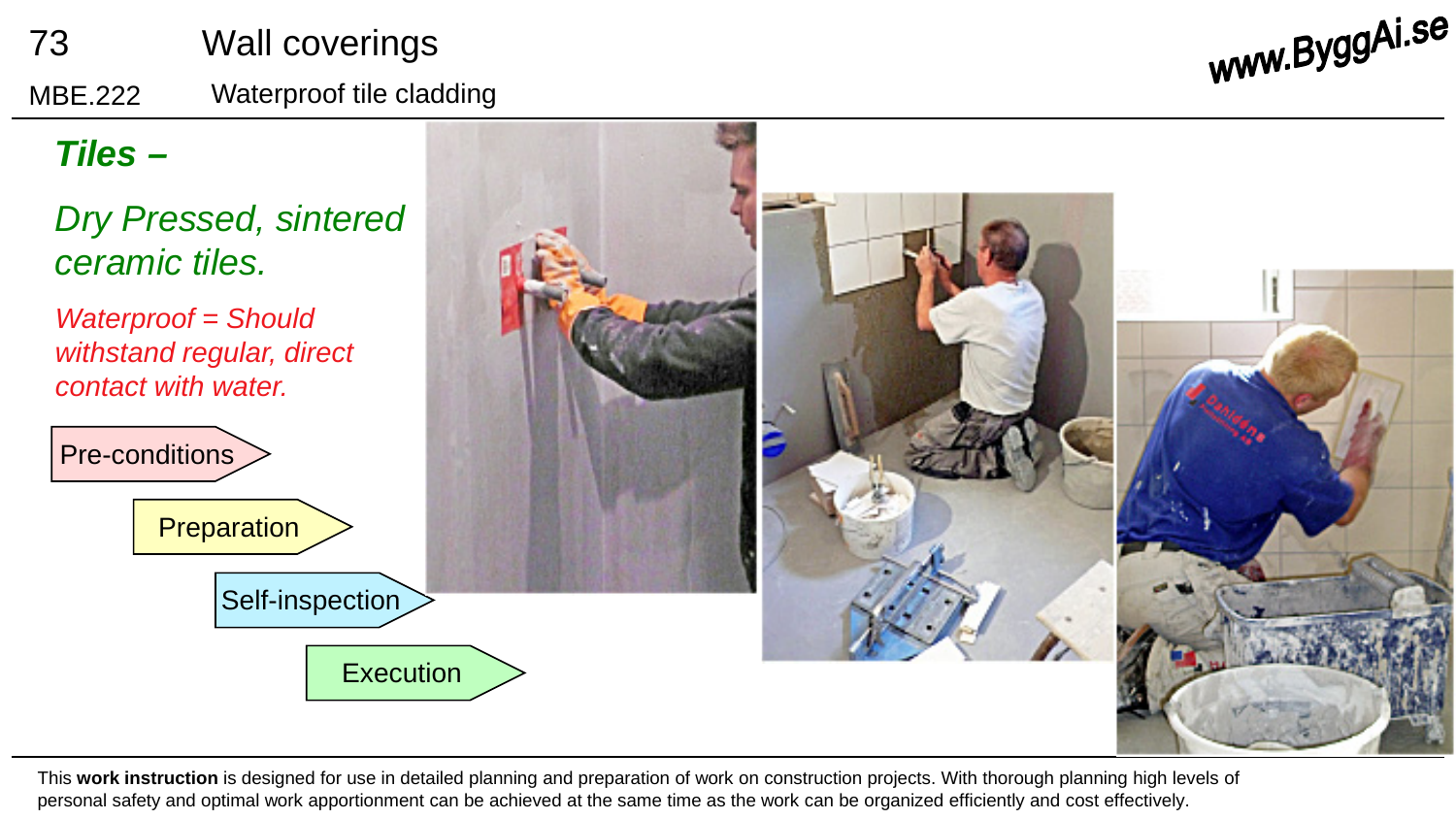## <span id="page-1-0"></span>Safety — Risk assessment

| Work activity & Problem                         | P  | C  | $Risk = P^*C$ | <sup>1</sup> Action |
|-------------------------------------------------|----|----|---------------|---------------------|
| Unsuitable working posture = Overloading        | 10 | 20 | 200           |                     |
| Cluttered workplace = Twisting or fall injuries | 10 | 15 | 150           | Regular tidying     |
|                                                 |    |    |               |                     |

|                   |           | Assessment of probability |                       |           | <b>Assessment of consequences</b> |                                        |
|-------------------|-----------|---------------------------|-----------------------|-----------|-----------------------------------|----------------------------------------|
| Probability = $P$ | $P = 0.1$ | Very unlikely             | $(<1$ times/10 years) | $C = 0.5$ | Trifle                            |                                        |
| $Consequence = C$ | $P = 1$   | Unlikelv                  | (1 times/10 years)    | $C=1$     | Tinv                              | (1 - 2 days sick leave)                |
| $Risk = P * C$    | $P = 3$   | Low probability           | (1 times/3 years)     | $C=5$     | Small                             | (3 - 7 days sick leave)                |
|                   | $P = 10$  | Relative probability      | (1 times/year)        | $C = 15$  | Tactile                           | $\cdots$<br>( 8 - 29                   |
|                   | $P = 30$  | Probable                  | (1 times/month)       | $C = 70$  | Severe                            | $\cdots$<br>$(30-299)$                 |
|                   |           |                           |                       | $C = 500$ | Very severe                       | $\sim$ $^{10}$ $\sim$ $^{11}$<br>(>300 |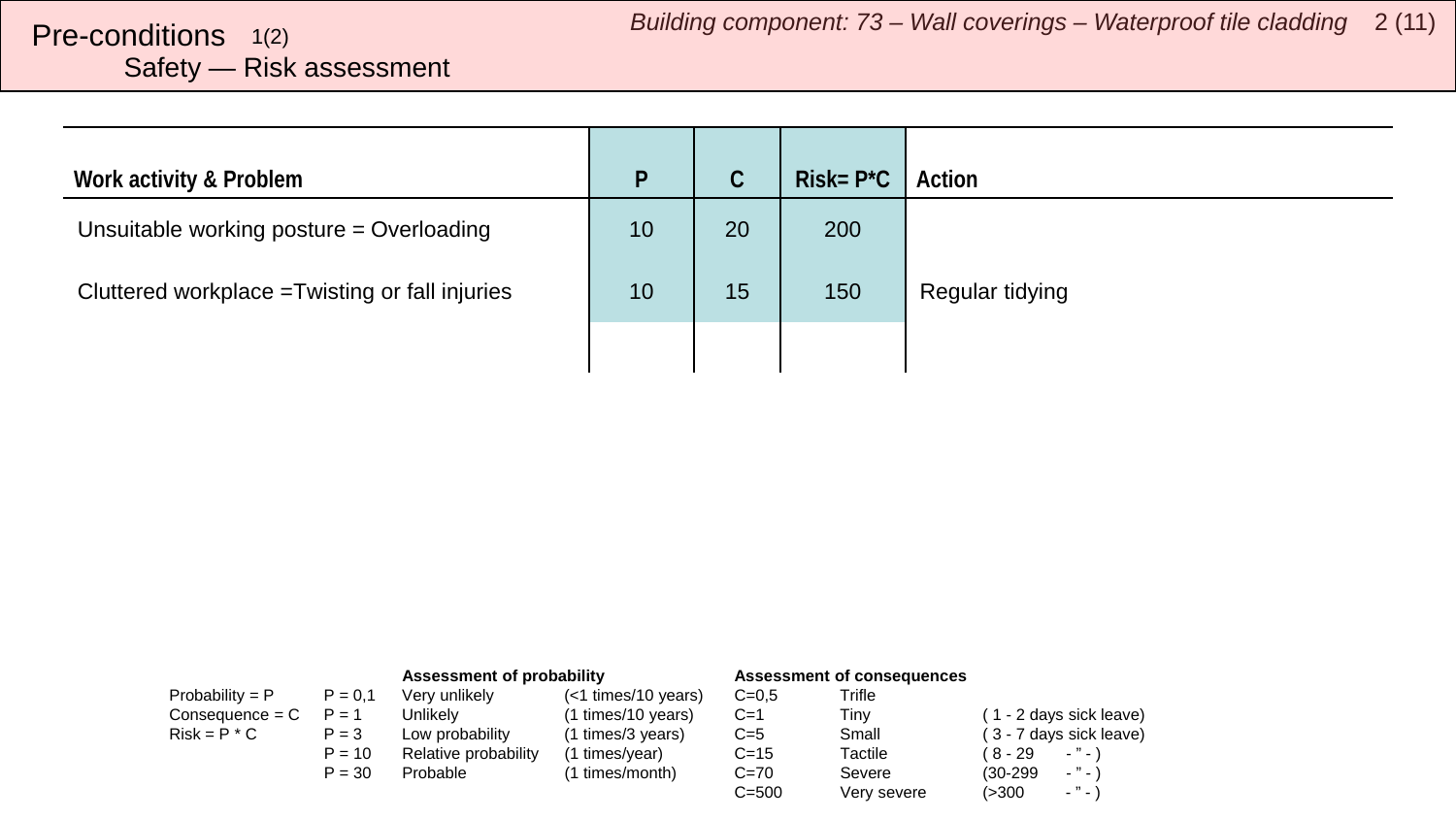Safety — Protective gear

*Text from the Working Environment Authority's brochure Safer Construction Work*

#### **Personal Protective Equipment** §**71**

Safety helmet and safety shoes shall be used unless it is clearly unnecessary. Other personal protective equipment such as eye protection, hearing protection and gloves should be worn when required.

#### **First Aid** §**31**

First Aid should be available. Staff who are trained to provide First Aid should always be available. Facilities and First Aid equipment should be marked with signs.

There shall also be signs presenting phone numbers, address and, if necessary, route description of the local emergency services.

Regulations related to First Aid are presented in AFS 1999:7 "First Aid and Emergency Support".

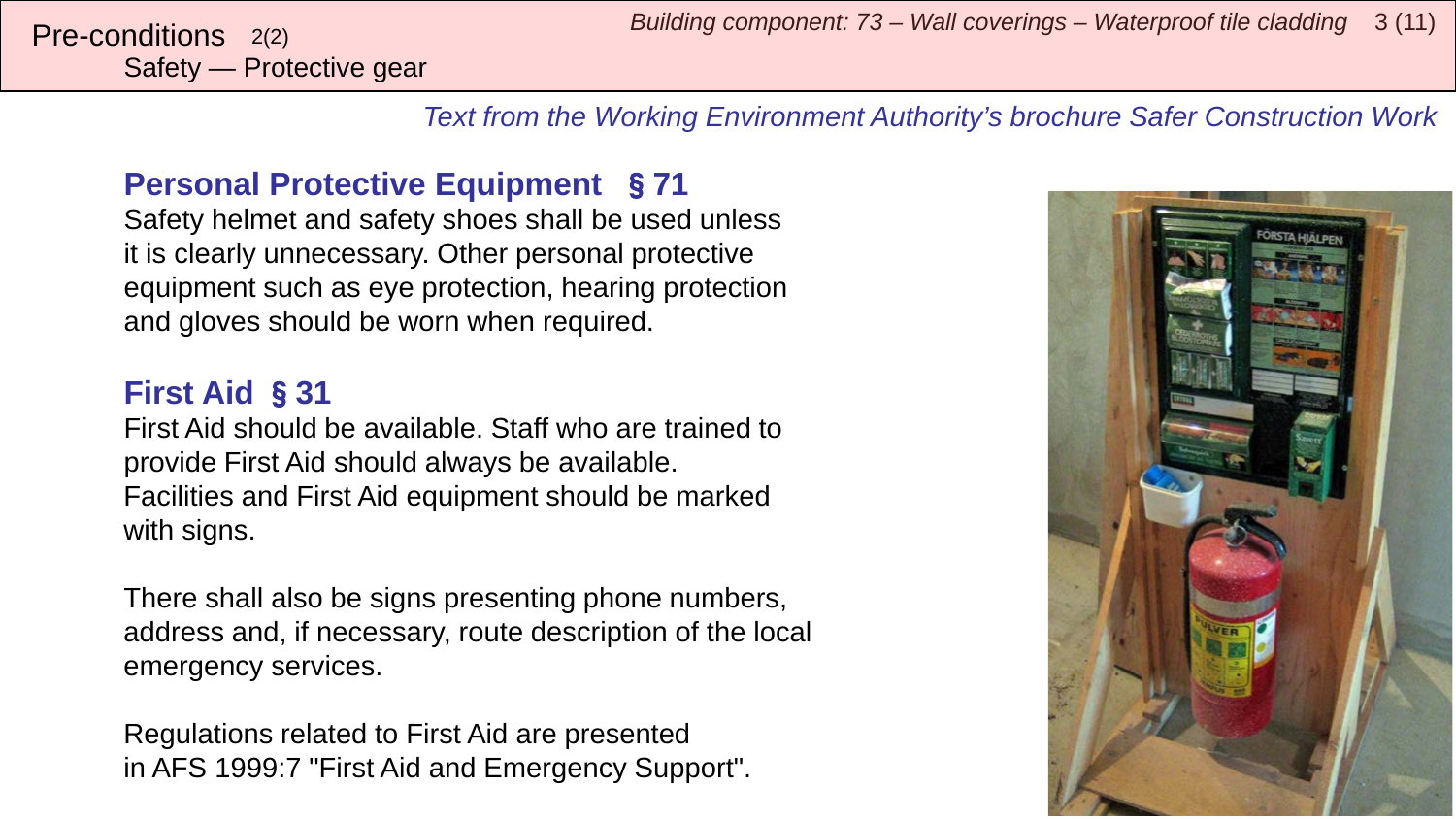<span id="page-3-0"></span>Preparation 1(2)

Equipment and machinery

## **Equipment**

 $\Box$  Tile cutter

 $\Box$  Angle saw – with dust extraction!

 $\Box$  Tile clipper

 $\Box$  Tile file

- $\Box$  Tile Drill Here a brace drill with diamond bore
- $\Box$  Buckets for various types of mortar

Electric drill with cord for use with whisk or mechanical

beater

## □ Mortar trowels

 $\square$  Toothed mortar spreaders, Adhesive spreading comb  $\Box$  Wet sponge for smoothing the grouting  $\Box$  Tiles

- □ Jointing spacer or tiling string
- $\Box$  Stakeout string or laser
- Aluminum joint battens, square
- **□** Ruler and pencil
- $\square$  Spirit levels
- $\square$  Sack for residues
- $\Box$  Equipment wagon



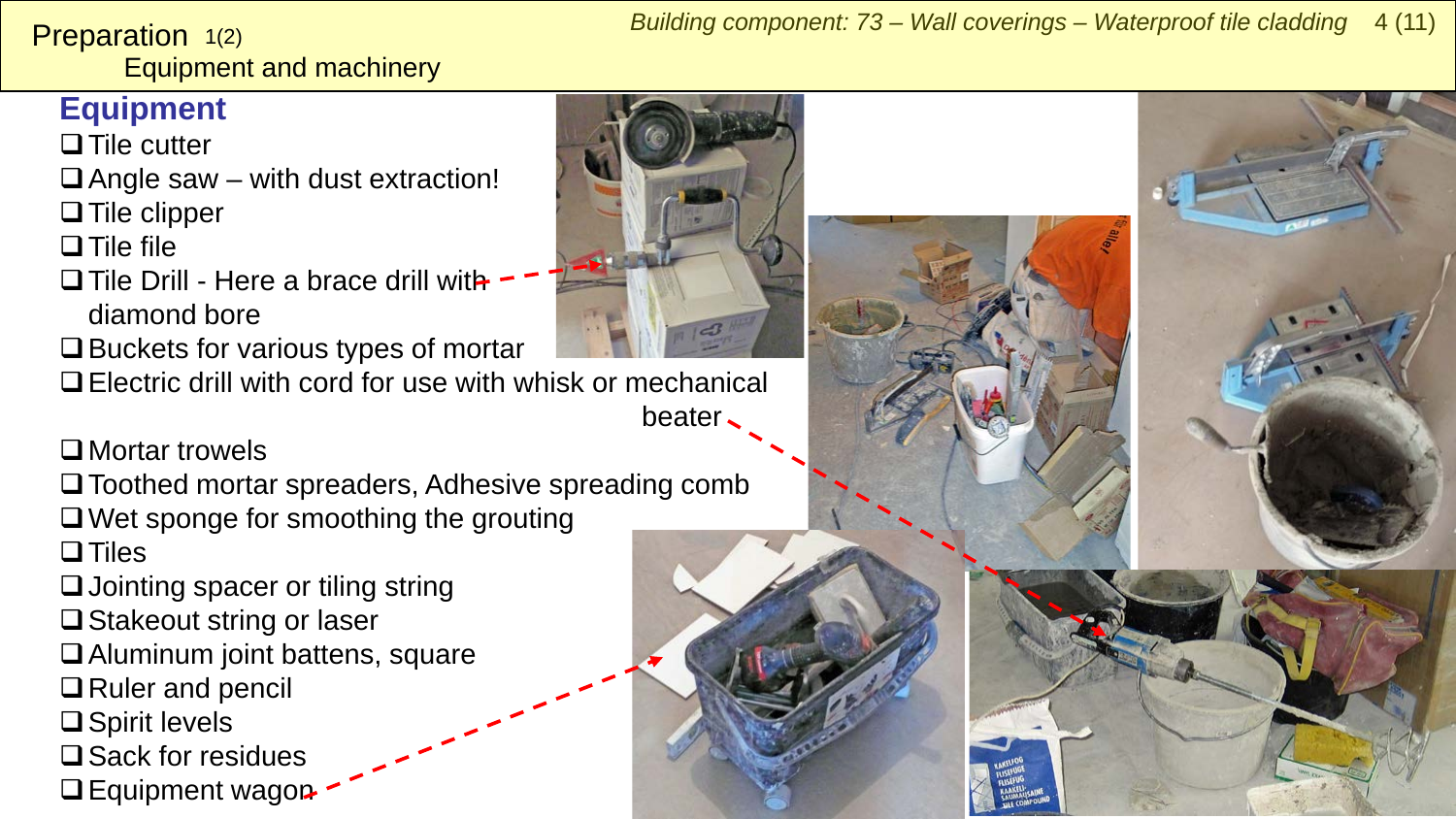Deliveries - logistics **Preparation**  $2(2)$ 

## **Materials**

- Tiles
- Mortar, pointing material and grout
- Water

## **Storage of materials**

When laying and setting, the materials, base and worksite shall have a minimum temperature of 10°C.

The material shall be stored on pallets or studs and protected from moisture. The packages should not be opened before the assembly.

### **Mixture of mortar**

Grout should be mixed in machine mixers. Small quantities may be mixed with a mechanical mixer.

#### *Consult with the management for suitable sites to prepare the grout.*

## **Residues**

Plan for the management of waste; empty sacks, mortar and tile waste. For example, a feed cart, garbage bags or crane handled bags.





RRAMIN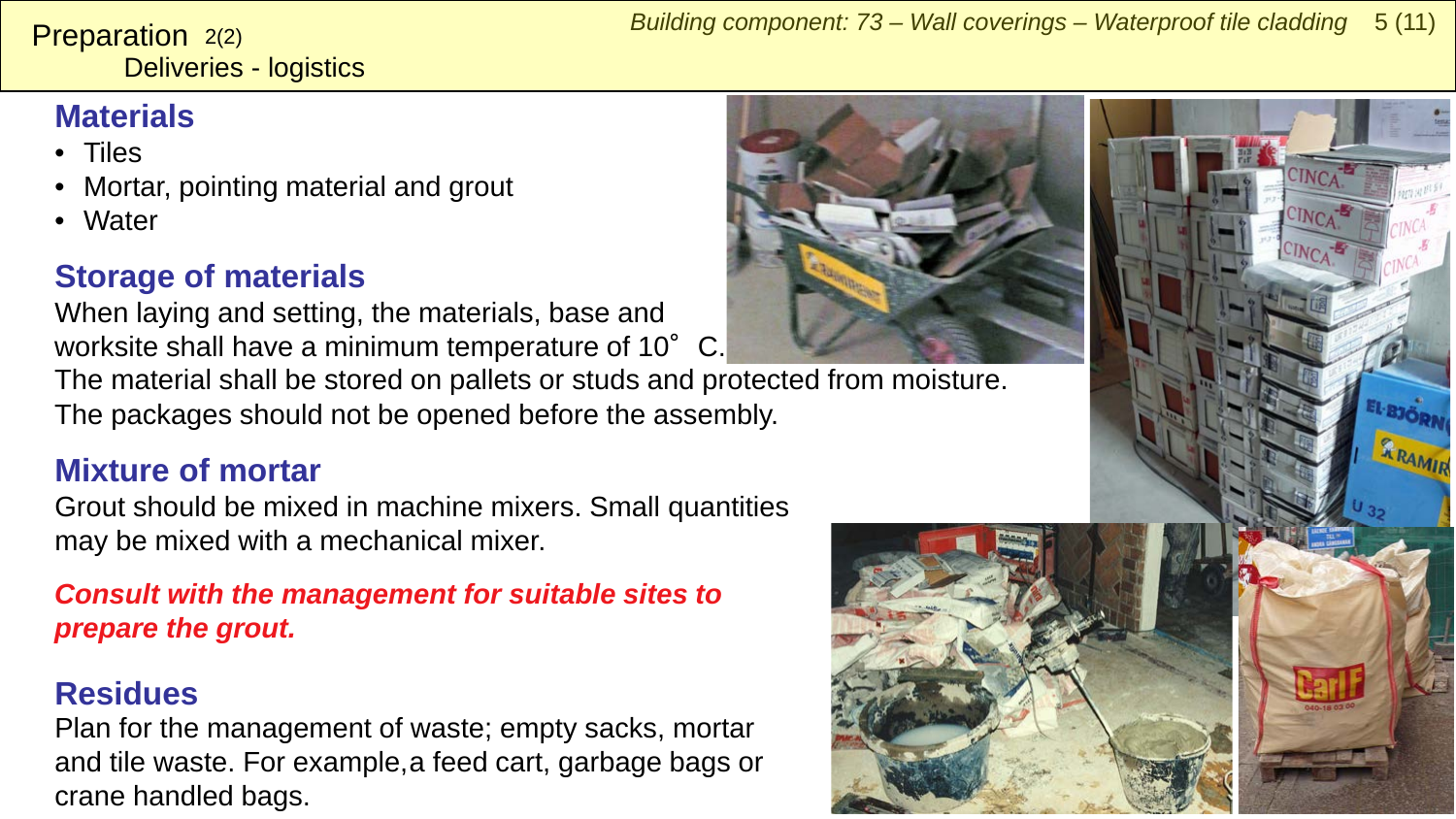#### <span id="page-5-0"></span>Template & instructions Self-inspection 1(2)

| <b>No</b>      | <b>Check</b>                                                                     | <b>Method or</b><br>equipment | <b>Frequency</b>               | <b>Result</b> | <b>Date</b><br><b>Signature</b> | <b>Deviation/Remedy</b><br>Approval/Non-A |
|----------------|----------------------------------------------------------------------------------|-------------------------------|--------------------------------|---------------|---------------------------------|-------------------------------------------|
| 1              | Waterproof coatings shall be performed in the manner<br>specified                | Technical<br>Specification    | <b>Before</b><br>starting work |               |                                 |                                           |
| $\overline{a}$ | Waterproofing membrane, sealants and fixing<br>materials shall meet requirements | Technical<br>Specification    | Finished<br>space              |               |                                 |                                           |
| 3              | The joints are filled to the extent specified                                    | Ocular                        | Finished<br>space              |               |                                 |                                           |
| 4              | Wet areas must not be used before the specified time                             | Announcement                  | Finished<br>space              |               |                                 |                                           |
| 5              |                                                                                  |                               |                                |               |                                 |                                           |
| 6              |                                                                                  |                               |                                |               |                                 |                                           |
| $\overline{7}$ |                                                                                  |                               |                                |               |                                 |                                           |
| 8              |                                                                                  |                               |                                |               |                                 |                                           |
| 9              |                                                                                  |                               |                                |               |                                 |                                           |
| 10             |                                                                                  |                               |                                |               |                                 |                                           |
| 11             |                                                                                  |                               |                                |               |                                 |                                           |
|                |                                                                                  |                               |                                |               |                                 |                                           |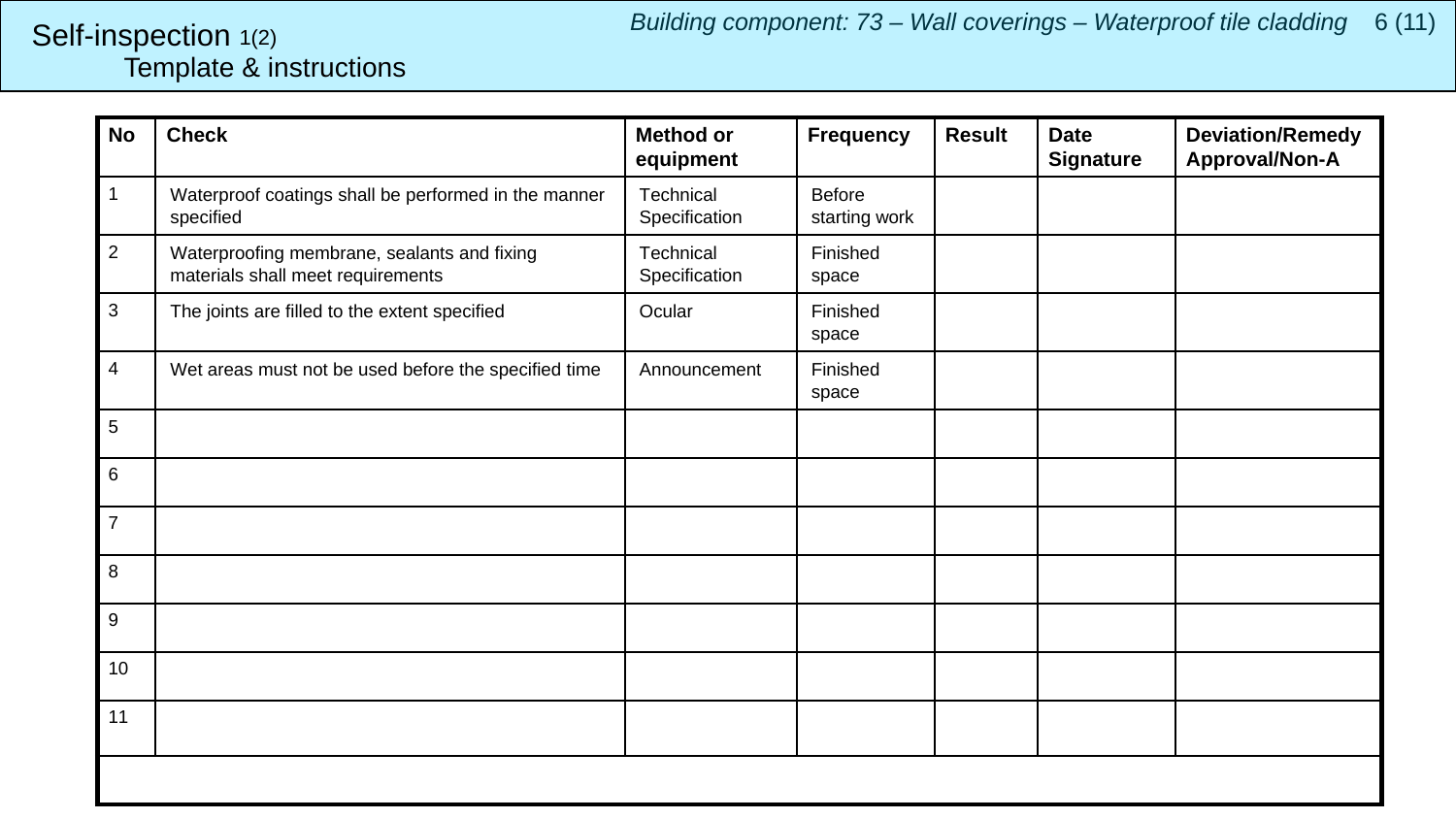#### Key points Self-inspection  $2(2)$

## **Quality criteria for the project and the product**

- Study Drawings, Specifications and Inspection planning
- Think through the alternative **methods of production** and handling of materials, tools etc. that can meet the requirements



## *Pay particular attention to*

- Check the specification and the drawings concerning requirements for slope and smoothness
- Do not carry out the coating if the substrate does not meet requirements
- Follow manufacturer's instructions for mixing and laying
- Be careful with penetrations and connections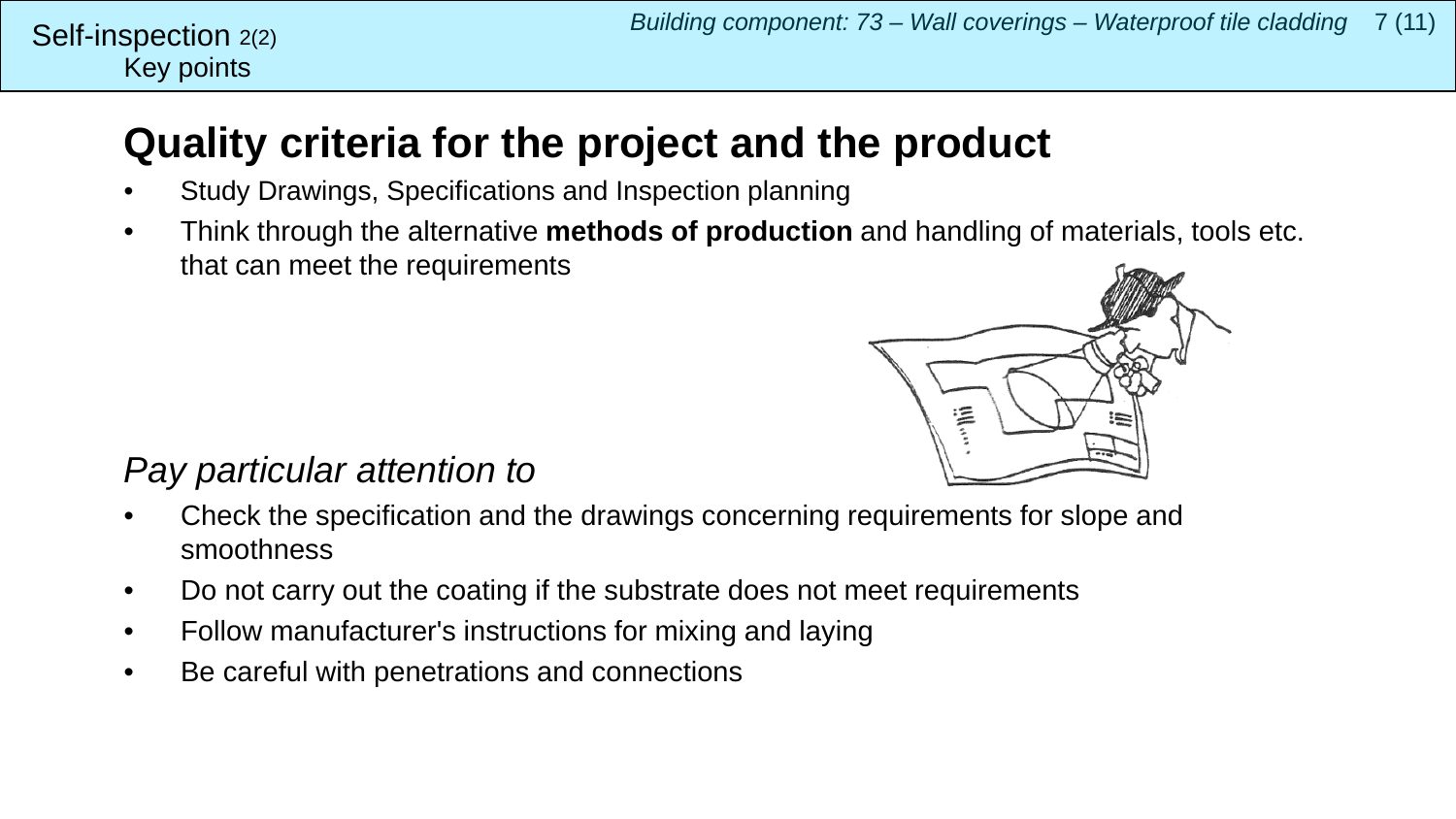### <span id="page-7-0"></span>**The completed waterproof membrane**

The fundamental requirement for a clinker surface is a completely waterproof membrane. Regarding this, see AB Swedish Wet room control on site **[www.gvk.se](http://www.gvk.se/)**

#### **Workflow:**

Work activity 1(4)

- Priming
- Joints and corners are sealed with fiber and sheet strips
- Penetrations performed using pipe sleeve cuffs
- Then one or two coats of rubber solution





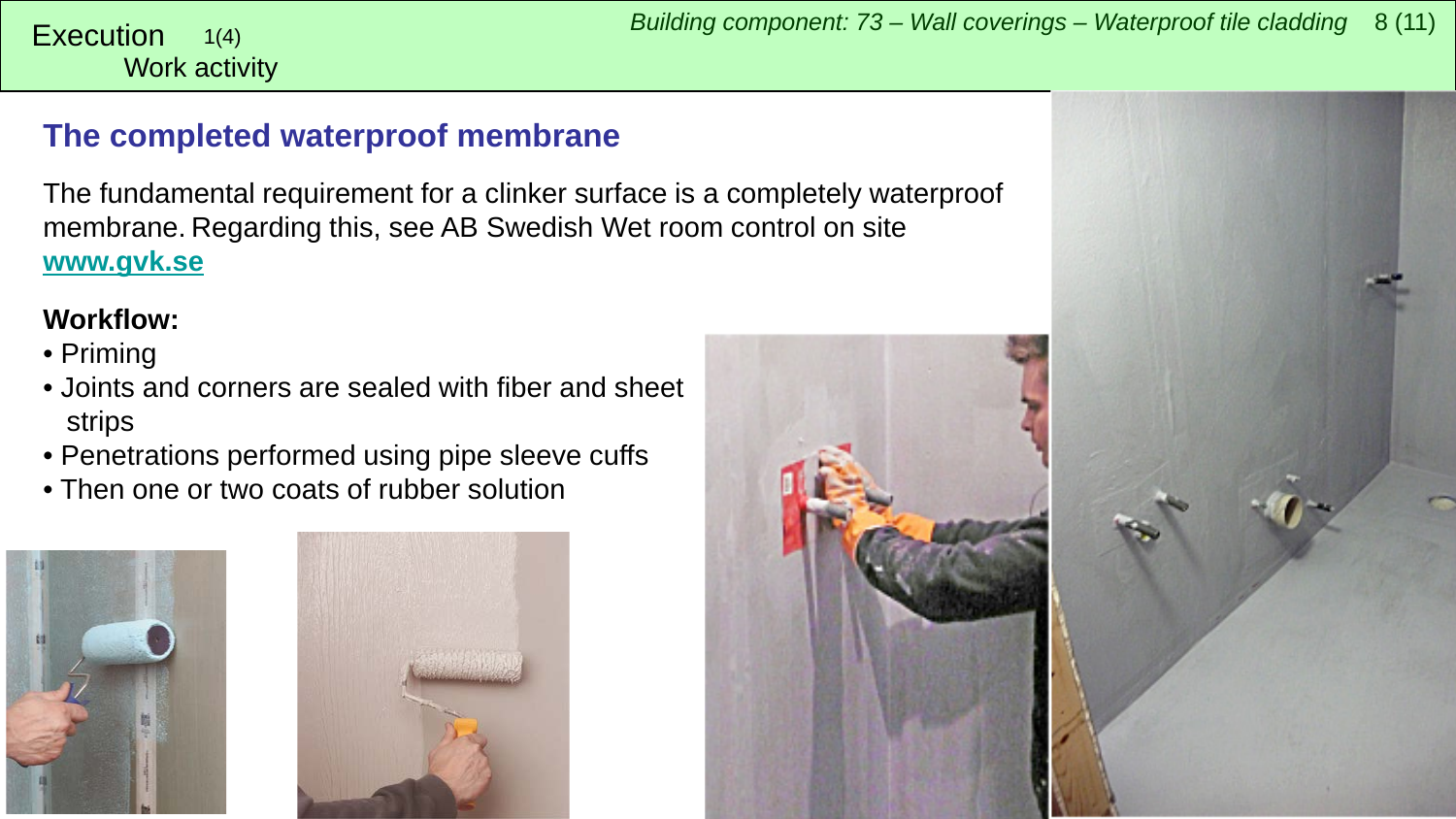# Work activity

### **Setting out**

Principal lines are determined and marked on the walls.

#### **Fitting large tiles**

The lower edge of the lowest row is marked and aluminum fixtures placed to support the lowest row of tiles in case the weight of the tiles causes a danger of slipping. Similarly string or plastic spacers is inserted to prevent slippage.

The tiles are laid from the bottom up. The mortar is distributed with a notched trowel. The tiles are set slightly askew on the base and pushed back and forth (in order to evenly distribute the screed) prior to being moved into their final position.

#### **Fitting ordinary tiles**

In the same way as above, though support and string is not required, since they stay in position without these aids The tiles are mounted from top to bottom

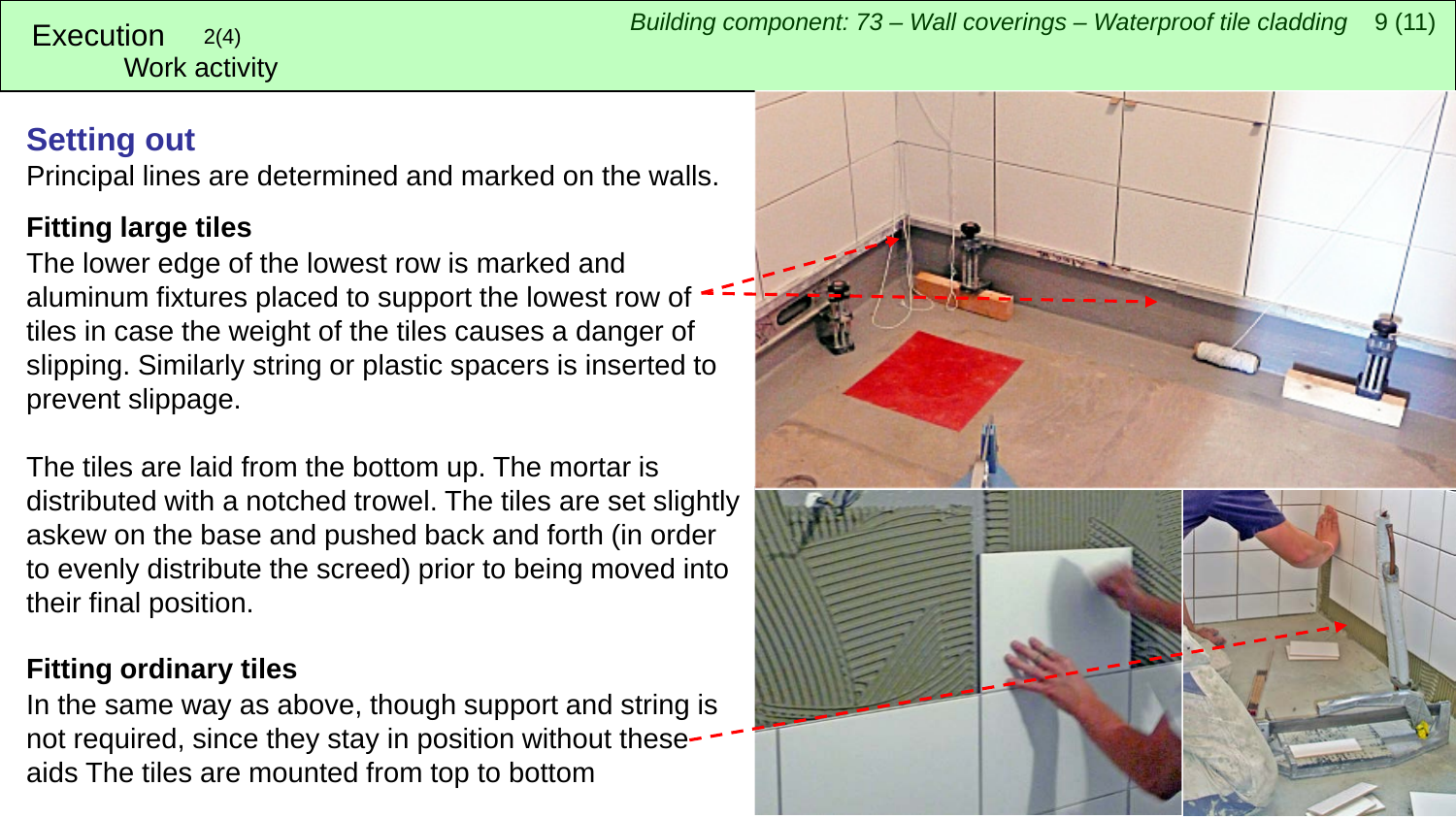## Work activity

#### **Penetrations in the wall**

In wet areas penetrations are made for VS: WC, taps and hot water Ventilation: Exhausts Electricityl: Switches, junction boxes and fixtures

Additionally, hangers and mirrors that are not always correctly moisture-sealed.



The tiles are marked and recesses in the floor and walling are made with an angle grinder , tile drill or pinchers.

> Note: Drilling from behind.